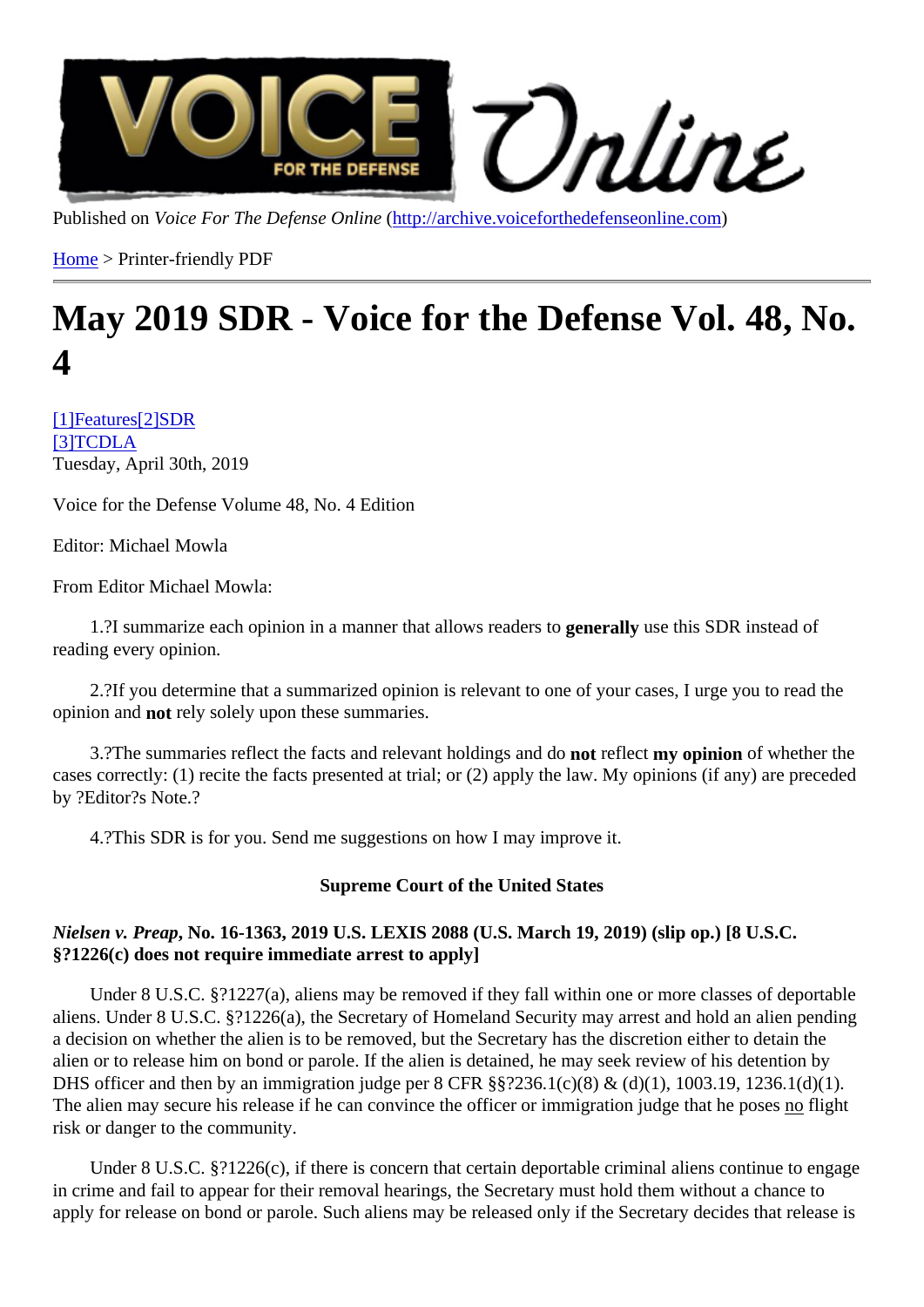necessary to provide protection for witnesses or others cooperating with a criminal investigation, or their relatives or associates.

 For 8 U.S.C. §?1226(c) to apply, an ?immediate arrest? is not necessary. Criminal aliens who are not arrested immediately upon release are not exempt from mandatory detention under 8 U.S.C. §?1226(c) because both of §?1226(c)?s mandates for arrest and for release apply to any alien linked with a predicate offense identified in 8 U.S.C. §?1226(c)(1)(A)?(D) regardless of exactly when or even whether the alien was released from criminal custody.

#### **United States Court of Appeals for the Fifth Circuit**

#### *United States v. Salinas***, Nos. 18-40361 & 18-40407, 2019 U.S. App. LEXIS 8327 (5th Cir. March 20, 2019) (designated for publication) [But-for causation, enhancement under U.S.S.G. §?2L1.1]**

 In deciding whether an enhancement applies, a district court is permitted to draw reasonable inferences from the facts, and these inferences are fact-findings reviewed for clear error. Under the clearly erroneous standard, the Fifth Circuit will uphold a finding so long as it is ?plausible in light of the record as a whole.? The government must prove sentencing enhancements by a preponderance of the evidence. The Fifth Circuit may affirm an enhancement on any ground supported by the record.

Under U.S.S.G. §?2L1.1, if any person died in the course of smuggling, transporting, or harboring an unlawful alien, a 10-level enhancement may be applied. The defendant?s conduct must simply be the but-for cause of the death, not its proximate cause.

 Under *Univ. of Tex. Sw. Med. Ctr. v. Nassar,* 570 U.S. 338, 346?347 (2013), but-for causation requires the government to show merely that the harm would not have occurred in the absence of (but-for) the defendant?s conduct.

*Editor?s note:* Be sure to read the opinion for a full understanding of the holding and this note. Martinez could have had the same heart attack merely by sitting down. He inserted himself into the scene by illegally entering the country and hired the appellants to transport him (i.e., he was not kidnapped, nor was he an ?innocent bystander? like a person whose vehicle was struck by persons fleeing CBP). Martinez was 28, an age at which a heart attack is not reasonably foreseeable. Nor could the appellants have reasonably foreseen that Martinez was susceptible to the elements or extreme ?excitement? that may cause him to die from exposure or a heart attack (as a child or elderly person may be). Thus, the actions of the appellants may have been a concurrent cause of Martinez?s death, not the ?but-for? cause. Perhaps correlation indeed implies causation.

### *In re U.S. Bureau of Prisons***, No. 18-50512, 2019 U.S. App. LEXIS 7560 (5th Cir. March 14, 2019) (designated for publication) [Contempt orders; BOP calculates back-time credit]**

 Under 28 U.S.C. §?1291, civil contempt orders are not appealable final orders. Under *In re Grand Jury Subpoena for Attorney Representing Criminal Defendant Reyes-Requena,* 926 F.2d 1423, 1429 (5th Cir. 1991), an exception exists when the order is not part of continuing litigation since no underlying case awaits final resolution. A decision is final when it ends the litigation on the merits and leaves nothing for the court to do but execute the judgment. A civil contempt order is not final for purposes of appeal unless: (1) a finding of contempt is issued, and (2) an appropriate sanction is imposed.

 A district court?s ?inherent power to sanction contempt is not a broad reservoir of power ready at an imperial hand, but a limited implied power squeezed from the need to make the court function.? Inherent powers must be exercised with restraint and discretion.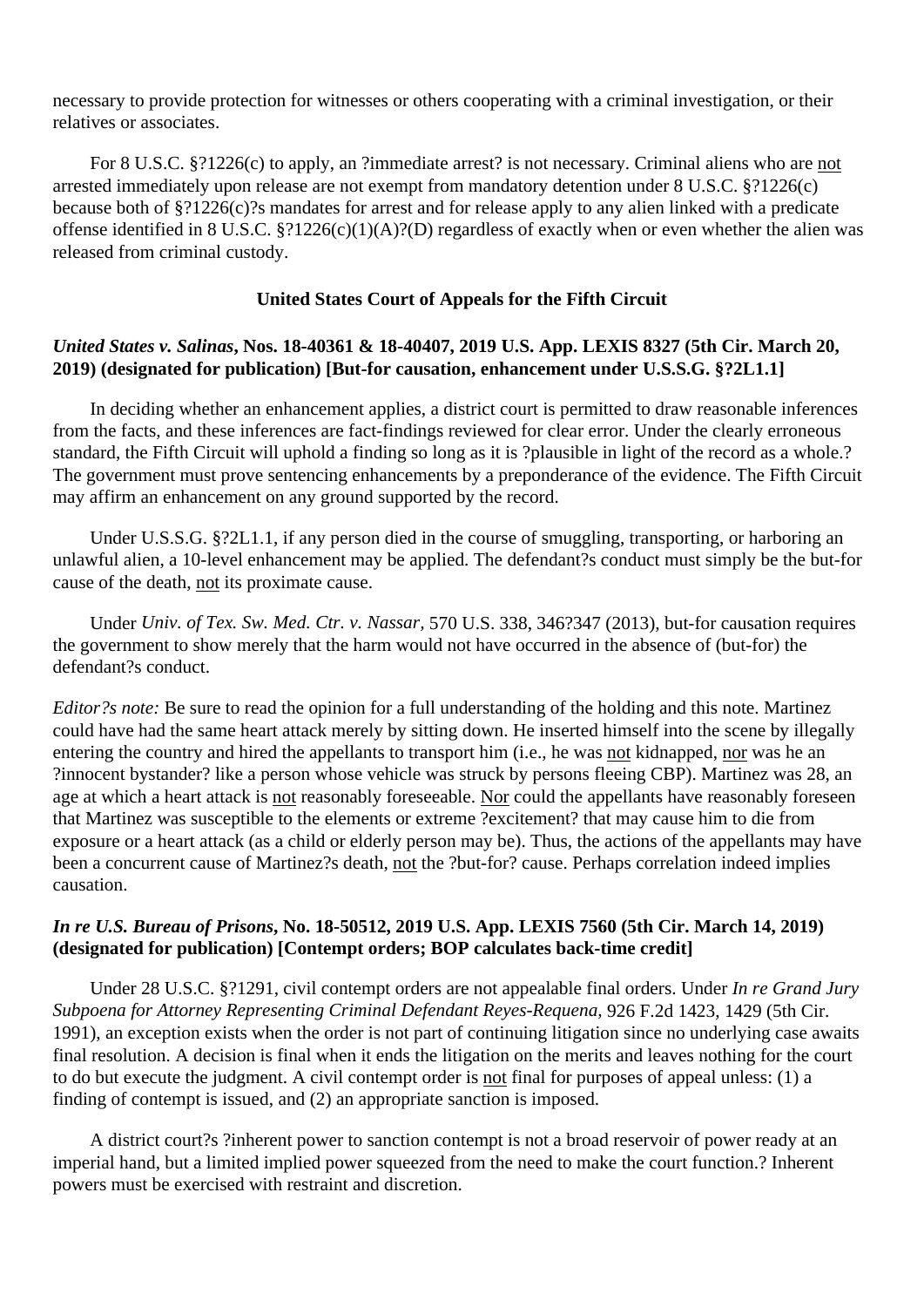Contempt power is not an appropriate means for a district court to express its disagreement with a federal statute. Threatening government officials with contempt sanctions for complying with federal law is a clear abuse of discretion.

 Under 18 U.S.C. §?3585(b) (Sentencing Reform Act of 1984), a defendant shall be given credit for time spent in official detention prior to the date the sentence commences that has not been credited against another sentence and is a result of: (1) the offense for which the sentence was imposed; or (2) any other charge for which the defendant was arrested after the commission of the offense for which the sentence was imposed.

 Under *United States v. Wilson,* 503 U.S. 329, 334 (1992), 18 U.S.C. §?3585(b) does not authorize a district court to compute the credit at sentencing. This responsibility belongs to the Attorney General acting through the BOP. The BOP?s procedures for calculating credit under §?3585(b) are set out in its Sentence Computation Manual.

 If a defendant requests that the district court award credit for time served and the court purports to grant or deny this request at sentencing, because the district court lacks the authority to award or deny credit, the BOP is not bound by its decision.

 A district court has residual authority to consider a defendant?s time in custody, so if it determines that BOP will not credit time served, the court can reduce the sentence under U.S.S.G. §?5G1.3(b) or §?5K2.23. The district court must calculate the sentence itself and cannot order BOP to award credit. A district court cannot increase a sentence to deny credit the defendant is otherwise entitled under §?3585(b).

 Under *Setser v. United States,* 566 U.S. 231, 236 (2012), district courts have discretion to select whether sentences they impose will run concurrently or consecutively with respect to other sentences they impose or that have been imposed in other proceedings, including an anticipated but not yet imposed state sentence. The authority to choose a concurrent or consecutive sentence presupposes the existence of another sentence. If a prisoner completes his federal sentence before another sentence is imposed, under 18 U.S.C. §?3624(a), the BOP lacks the authority to hold him beyond his release date.

 A party commits contempt when he violates a definite and specific order of the court requiring him to perform or refrain from performing a particular act or acts with knowledge of the court?s order. Contempt findings must be supported by clear and convincing evidence that: (1) a court order was in effect, (2) the order required certain conduct by the respondent, and (3) the respondent failed to comply with the order. The district court?s factual findings are reviewed for clear error and underlying conclusions of law de novo.

#### **Texas Court of Criminal Appeals**

### *Jones v. State***, No. PD-1289-17, 2019 Tex.Crim.App.LEXIS 289 (Tex.Crim.App. March 27, 2019) (designated for publication) [Tex. Rule Evid. 613(b) (Witness? Bias or Interest); harmful constitutional error under Tex. Rule App. Proc. 44.2(a)]**

 Under *Alford v. United States,* 282 U.S. 687 (1931), the SCOTUS observed that counsel may not know in advance what pertinent facts may be elicited on cross-examination. Thus, it is necessarily exploratory and the rule that the examiner must indicate the purpose of his inquiry does not in general apply. It is the essence of a fair trial that reasonable latitude be given the cross-examiner even though he is unable to state what facts a reasonable cross-examination might develop. Prejudice occurs from a denial of the opportunity to place the witness in his proper setting and put the weight of his testimony and credibility to a test, without which the jury cannot fairly appraise them. To say that prejudice can be established only by showing that the crossexamination, if pursued, would necessarily have brought out facts tending to discredit the testimony in chief, is to deny a substantial right and withdraw one of the safeguards essential to a fair trial.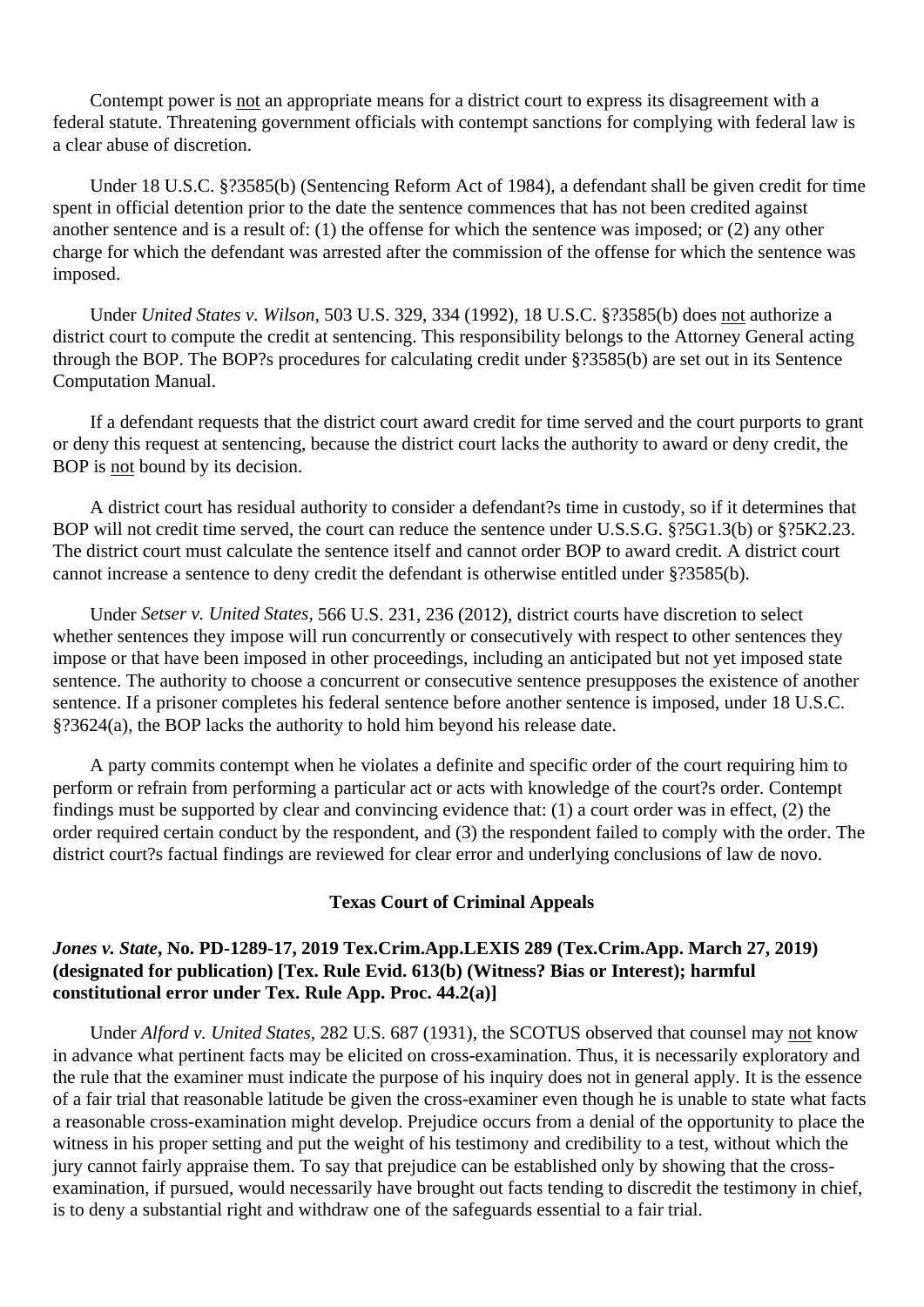Under *Carroll v. State,* 916 S.W.2d 494, 497 (Tex.Crim.App. 1996), citing *Alford,* the TCCA held that the defendant should be granted a wide latitude even though he is unable to state what facts he expects to prove through his cross-examination. And under *Spain v. State,* 585 S.W.2d 705, 710 (Tex.Crim.App. 1979), the failure to affirmatively establish the fact sought does not prevent the cross-examination from having probative value in regard to the witness? credibility. An unbelievable denial of the existence of a fact can be more probative as to lack of credibility than an affirmative admission of the fact.

 Under Tex. Rule Evid. 613(b) (Witness? Bias or Interest), when examining a witness about bias or interest, a party must first tell the witness the circumstances or statements that tend to show the bias or interest. If examining a witness about a statement?whether oral or written?to prove the witness? bias or interest, a party must tell the witness: (A) the contents of the statement; (B) the time and place of the statement; and (C) the person to whom the statement was made. There is no need, however, to show the written statement if a party uses the statement to prove bias or interest. However, the party must show it (upon request) to opposing counsel. The witness must be given the opportunity to explain or deny the circumstances or statements that tend to show the bias or interest. The witness? proponent may present evidence to rebut the charge of bias or interest. Extrinsic evidence of bias or interest is not admissible unless the witness is first examined about the bias or interest and fails to unequivocally admit it.

 Under *Delaware v. Van Arsdall,* 475 U.S. 673 (1986), and Tex. Rule App. Proc. 44.2(a), where there is constitutional error, reviewing courts must reverse unless the court determines beyond a reasonable doubt that the error did not contribute to the conviction or punishment.

# *Ex parte Lalonde***, No. WR-87,660-01, 2019 Tex.Crim.App.LEXIS 287 (Tex.Crim.App. March 27, 2019) (designated for publication) [False evidence must be material to warrant relief]**

 Under *Ex parte Chabot,* 300 S.W.3d 768, 770?71 (Tex.Crim.App. 2009), and *Ex parte Ghahremani,*  332 S.W.3d 470, 478 (Tex.Crim.App. 2011), the Due Process Clause of the 14th Amendment is violated when the State uses materially false testimony to obtain a conviction regardless of whether it does so knowingly. The violation can be caused by false testimony elicited by the State or by the State?s failure to correct testimony it knows to be false. Even if no one contends that the prosecutors were aware that they were offering perjured testimony, perjured testimony is treated as ?knowingly used? if the witness was a member of the prosecution team. *Ex parte Napper,* 322 S.W.3d 202, 243 (Tex.Crim.App. 2010).

 Under *Ex parte Weinstein,* 421 S.W.3d 656, 665 (Tex.Crim.App. 2014), the false evidence must be material, and the standard of materiality is the harmless error standard of *Chapman v. California,* 386 U.S. 18 (1967): Evidence is material (and harmful) unless it can be determined beyond a reasonable doubt that the testimony made no contribution to the defendant?s conviction or punishment. False testimony is material only if there is a reasonable likelihood that it affected the judgment of the jury. An applicant who proves by a preponderance of the evidence a due-process violation stemming from a use of material, false testimony necessarily proves harm because a false statement is material only if there is a reasonable likelihood that the false testimony affected the judgment of the jury. The applicant must still prove his habeas-corpus claim by a preponderance of the evidence, but in doing so, he must prove that the false testimony was material and thus it was reasonably likely to influence the judgment of the jury. An applicant relying on a due process false-testimony claim must show both materiality of the testimony and that the error in its use was not harmless if the defendant could have raised the claim in the trial court or on direct appeal. If the applicant could not have raised the matter at trial or on appeal, in a habeas proceeding, he must show materiality but need not show the error was not harmless.

# *State v. Martinez***, No. PD-0878-17, 2019 Tex.Crim.App. LEXIS 237 (Tex.Crim.App. March 20, 2019) (designated for publication) [There is an expectation of privacy in blood that is drawn for medical purposes]**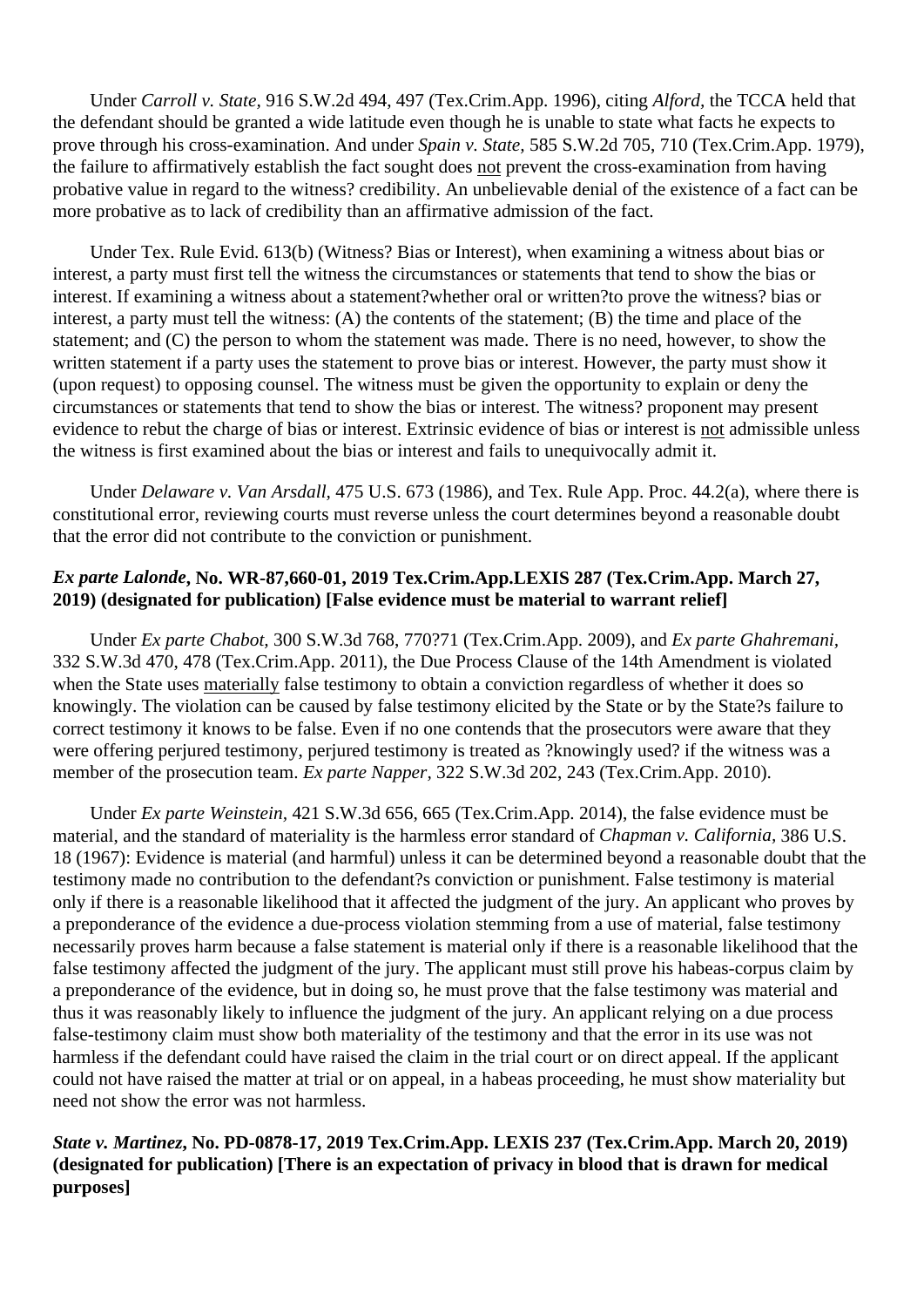There is no expectation of privacy in abandoned property. When a defendant voluntarily abandons property, he lacks stand-ing to contest the reasonableness of the search of the abandoned property. But merely discarding property is not the same as abandonment. Abandonment is a question of intent to be inferred from words spoken, acts done, and other objective facts and relevant circumstances, as a defendant must: (1) intend to aban-don property, and (2) freely decide to abandon the property. If a defendant intended to abandon the property, such abandonment is not voluntary if it is the product of police misconduct. When police take possession of property abandoned independent of police misconduct, there is no seizure under the Fourth Amendment.

 Under the third-party doctrine, a person has no legitimate expectation of privacy in information voluntarily turned over to third parties. *Carpenter v. United States,* 138 S.Ct. 2206, 2216 (2018). This is so even if the information is revealed on the assumption that it will be used only for a limited purpose and the confidence placed in the third party will not be betrayed. The third-party doctrine is a voluntary turnover of information to a third party.

 Under *Birchfield v. North Dakota,* 136 S.Ct. 2160 (2016), warrantless breath testing incident to arrest was permissible, but warrantless blood testing incident to arrest is prohibited.

 The analysis of biological samples such as blood is a search infringing upon privacy interests subject to the Fourth Amendment. There is an expectation of privacy in blood that is drawn for medical purposes. The expectation is not as great as an individual has in the sanctity of his own body against the initial draw of blood. But it is greater than an individual has in the results of tests that have already been performed on the blood.

#### **Texas Courts of Appeals**

# *Clark v. State***, No. 09-17-00401-CR, 2019 Tex. App. LEXIS 2371 (Tex.App.?Beaumont March 27, 2019) (designated for publication) [Legally sufficient evidence for deadly weapon finding using a vehicle]**

 Under *Jackson v. Virginia,* 443 U.S. 307, 319 (1979), and *Brooks v. State,* 323 S.W.3d 893, 895 (Tex.Crim.App. 2010), to determine legal sufficiency, after viewing the evidence in the light most favorable to the verdict, a reviewing court considers whether the factfinder was rationally justified in finding the essential elements of the crime beyond a reasonable doubt. The reviewing court does not substitute its judgment for that of the factfinder by reevaluating the weight or credibility of the evi-dence but defers to the factfinder?s resolution of conflicts in testimony, weighing of evidence, and drawing reasonable inferences from the facts.

 Under *Sierra v. State,* 280 S.W.3d 250, 255 (Tex.Crim.App. 2009), to determine whether the evidence was legally sufficient to show the use of a vehicle as a deadly weapon, the court views the evidence in the light most favorable to the verdict to determine whether a rational factfinder could find beyond a reasonable doubt that the vehicle was used or exhibited as a deadly weapon while committing the underlying crime. To be legally sufficient to sustain a deadly weapon finding, the evidence must show: (1) the object was something that in the manner of its use or intended use was capable of causing death or serious bodily injury; (2) the weapon was used or exhibited during the transaction from which the felony conviction was obtained; and (3) other peo-ple were actually endangered. While the danger to motorists must be actual and not hypothetical, it does not require pursuing officers or other motorists to be in a zone of danger, take evasive action, or require a collision. If a vehicle is used in a manner making it capable of causing death or serious bodily injury, it may become a deadly weapon. A defendant is not required to have specific intent to use a vehicle as a deadly weapon.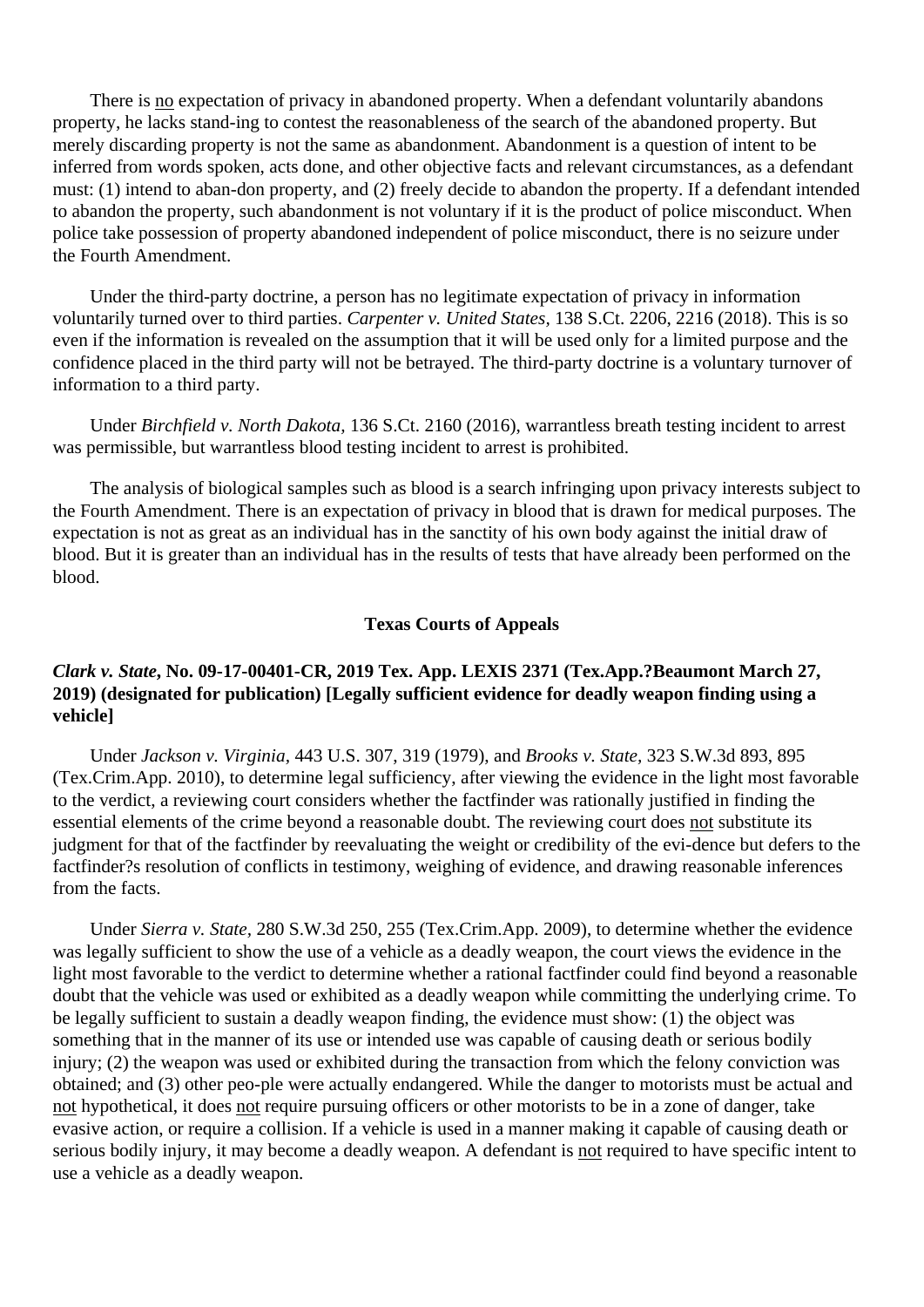#### *Harris v. State***, No. 03-17-00539-CR, 2019 Tex. App.-LEXIS 1874 (Tex.App.?Austin March 13, 2019) (designated for publication) [challenges for cause; evidence of a no-bill]**

 Under *Buntion v. State,* 482 S.W.3d 58, 83 (Tex.Crim.App. 2016), to preserve a complaint about the denial of a challenge for cause, a party must show that he: (1) used all of his peremptory strikes; (2) asked for and was refused additional peremptory strikes; and (3) was then forced to take an identified, objectionable juror whom the party would not have otherwise accepted had the trial court granted his challenge for cause (or had the trial court granted him an additional peremptory challenge to strike the juror). The objection must have been made at a time and in a manner so that it can be corrected.

 Under *Rachal v. State,* 917 S.W.2d 799, 807 (Tex.Crim.App. 1996), the grand jury determines whether evidence exists to formally charge a person with an offense. A no-bill is merely a finding that the evidence brought before that particular grand jury did not convince them to formally charge the offense alleged.

### *Mitchell v. State***, No. 06-18-00013-CR & 06-18-00014-CR, 2019 Tex. App.-LEXIS 2017 (Tex.App.?Texarkana March 14, 2019) (designated for publication) [egregious-harm standard in the jury charge]**

 The standard to determine whether sufficient harm resulted from a jury-charge error to require reversal depends upon whether an appellant objected to the charge at trial. *Abdnor v. State,* 871 S.W.2d 726, 732 (Tex.Crim.App. 1994). If a timely objection was made during trial, the finding of ?some harm? requires reversal. If error is urged for the first time on appeal, the reviewing court may reverse only upon the finding of ?egregious harm.? *See also Ngo v. State,* 175 S.W.3d 738, 743?744 (Tex.Crim.App. 2005). Under *Almanza v. State,* 686 S.W.2d 157, 171 (Tex.Crim.App. 1985), and *Stuhler v. State,* 218 S.W.3d 706, 719 (Tex.Crim.App. 2007), jury-charge error is egregiously harmful if it affects the very basis of the case, deprives the defendant of a valuable right, or vitally affects a defensive theory. To determine whether unobjected-to jury-charge error was so egregious that a defendant was denied a fair and impartial trial, a reviewing court should examine: (1) the entire jury charge; (2) the state of the evidence; (3) the arguments of counsel; and (4) any other relevant information in the record. Under *Hutch v. State,* 922 S.W.2d 166, 171 (Tex.Crim.App. 1996), direct evidence of harm is not required to establish egregious harm.

 Under Tex. Code Crim. Proc. Art. 36.13, the jury is the exclusive judge of the facts, but it is bound to receive the law from the court and be governed by that law. Under *Delgado v. State,* 235 S.W.3d 244, 249 (Tex.Crim.App. 2007 and Tex. Code Crim. Proc. Art. 36.14), a trial court must submit a charge setting forth the law applicable to the case. The purpose of the jury charge is to inform the jury of the applicable law and guide them in its application. It is not the function of the charge merely to avoid misleading or confusing the jury: It is the function of the charge to lead and prevent confusion.

 Under *Lawton v. State,* 913 S.W.2d 542, 551 (Tex.Crim.App. 1995), overruled on other grounds by *Mosley v. State,* 983 S.W.2d 249, 263 (Tex.Crim.App. 1998), and Tex. Penal Code §?1.03(a), conduct does not constitute an offense unless it is defined as so by statute, ordinance, order of a commissioners court, or rule authorized by and lawfully adopted under a statute.

 Under *Zuckerman v. State,* 591 S.W.2d 495, 496 (Tex.Crim.App. 1979), a jury charge is fundamentally defective if it authorizes conviction on acts that are not the offense charged. A charge allowing conviction under alternative theories is defective if one of the theories is legally invalid.

*Editor?s note:* The entire relevant law on jury charge error is:

The standard to determine whether sufficient harm resulted from a jury-charge error to require reversal depends upon whether an appellant objected to the charge at trial. *Abdnor v. State,* 871 S.W.2d 726, 732 (Tex.Crim.App. 1994). If a timely objection was made during trial, the finding of ?some harm? requires reversal. If error is urged for the first time on appeal, the reviewing court may reverse only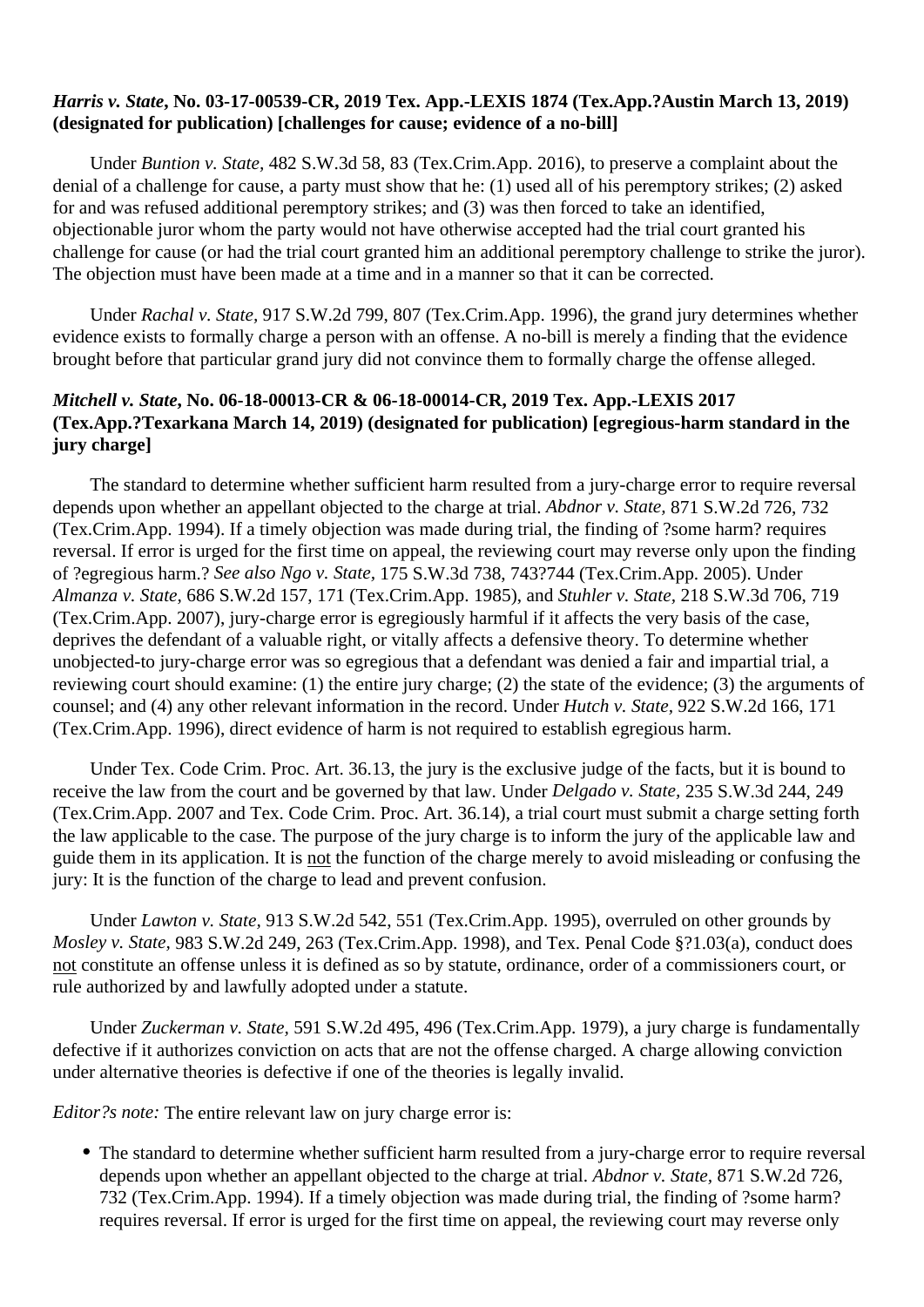upon the finding of ?egregious harm.? *See also Ngo v. State,* 175 S.W.3d 738, 743?744 (Tex.Crim.App. 2005). Under *Almanza v. State,* 686 S.W.2d 157, 171 (Tex.Crim.App. 1985), and *Stuhler v. State,* 218 S.W.3d 706, 719 (Tex.Crim.App. 2007), jury-charge error is egregiously harmful if it affects the very basis of the case, deprives the defendant of a valuable right, or vitally affects a defensive theory. To determine whether unobjected-to jury-charge error was so egregious that a defendant was denied a fair and impartial trial, a reviewing court should examine: (1) the entire jury charge; (2) the state of the evidence; (3) the arguments of counsel; and (4) any other relevant information in the record. Under *Hutch v. State,* 922 S.W.2d 166, 171 (Tex.Crim.App. 1996), direct evidence of harm is not required to establish egregious harm.

- Under Tex. Code Crim. Proc. Art. 36.13, the jury is the exclusive judge of the facts, but it is bound to receive the law from the court and be governed by that law. Under *Delgado v. State,* 235 S.W.3d 244, 249 (Tex.Crim.App. 2007 and Tex. Code Crim. Proc. Art. 36.14), a trial court must submit a charge setting forth the law applicable to the case. The purpose of the jury charge is to inform the jury of the applicable law and guide them in its application. It is not the function of the charge merely to avoid misleading or confusing the jury: It is the function of the charge to lead and prevent confusion.
- Under Tex. Penal Code §?36.05(a), a person commits tampering with a witness if with intent to influence the witness he coerces a witness or a prospective witness in an official proceeding to: (1) testify falsely; (2) withhold any testimony, information, document, or thing; (3) elude legal process summoning him to testify or supply evidence; (4) absent himself from an official proceeding to which he has been legally summoned; or (5) abstain from, discontinue, or delay the prosecution of another.
- The indictment charged Mitchell only with tampering under Tex. Penal Code §?36.05(a)(1) (to testify falsely). The abstract portion of the jury charge instructed the jury that ?a person commits the offense of tampering with a witness if, with intent to influence the witness, he coerces a witness or prospective witness in an official proceeding to testify falsely.? The application portion, which tracked the indictment, authorized the jury to convict Mitchell of tampering with a witness if it found beyond a reasonable doubt that Mitchell coerced Lauren ?by writing letters to her asking her to lie, and/or asking her to go see his counsel, that he will help her, and/or asking her not to go see the DA with intent to influence her to testify falsely.?
- Asking Lauren to lie amounts to witness tampering, but the jury charge is fundamentally defective because the application portion allowed the jury to convict him of witness tampering for encouraging Lauren to meet with his attorney or encouraging her not to meet with the DA, neither of which is tampering with a witness. Asking her not to see the DA is not tampering with a witness.
- Under *Lawton v. State,* 913 S.W.2d 542, 551 (Tex.Crim.App. 1995), overruled on other grounds by *Mosley v. State,* 983 S.W.2d 249, 263 (Tex.Crim.App. 1998), and Tex. Penal Code §?1.03(a), conduct does not constitute an offense unless it is de-fined as so by statute, ordinance, order of a commissioners court, or rule authorized by and lawfully adopted under a statute.
- Under *Zuckerman v. State,* 591 S.W.2d 495, 496 (Tex.Crim.App. 1979), a jury charge is fundamentally defective if it authorizes conviction on acts that are not the offense charged. A charge allowing conviction under alternative theories is defective if one of the theories is legally invalid.
- Because the charge authorized the jury to convict Mitchell under three alternative grounds, and one (encouraging Lauren not to meet with the DA) is not an offense, the jury charge was defective because it authorized conviction for actions that are not tampering with a witness.
- One of the three theories permitted the jury to convict Mitchell for conduct that is not an offense, and the court is not free to presume the jury based its conviction on a legally valid ground. The evidence did not support such a conclusion, and the state emphasized the erroneous language of the charge.
- The judgment is reversed and case is remanded for a new trial.

# *Morrison v. State***, No. 06-17-00159-CR, 2019 Tex. App. LEXIS 2343 (Tex.App.?Texarkana March 27, 2019) (designated for publication) [State may not review indigent defendant?s attorney?s billing records submitted prior to trial as required by Art. 26.05]**

Under *Weatherford v. Bursey,* 429 U.S. 545, 552 (1977), and *Murphy v. State,* 112 S.W.3d 592, 602